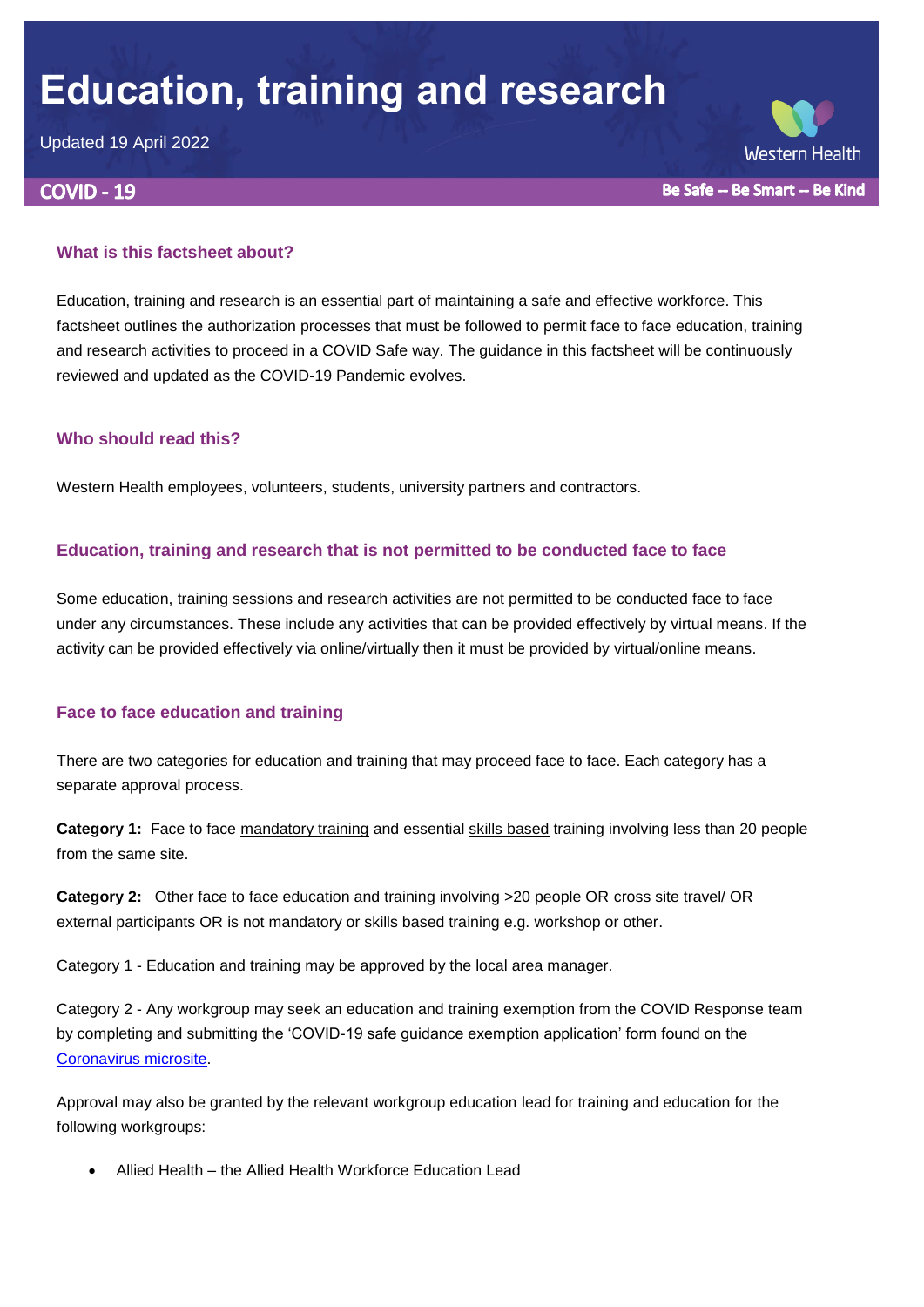• Medical – the Director of Medical Education



# **Diagram 1: Decision tree for facilitators of education and training**

#### **Room bookings:**

Room booking requests may be made via the EMS booking system at [http://whsemsprd/emswebapp/\\*](http://whsemsprd/emswebapp/). It is the responsibility of the person making the booking to ensure that the appropriate approvals have been obtained before booking the room.

\*please note, the EMS booking system will permit bookings up until June 2022.